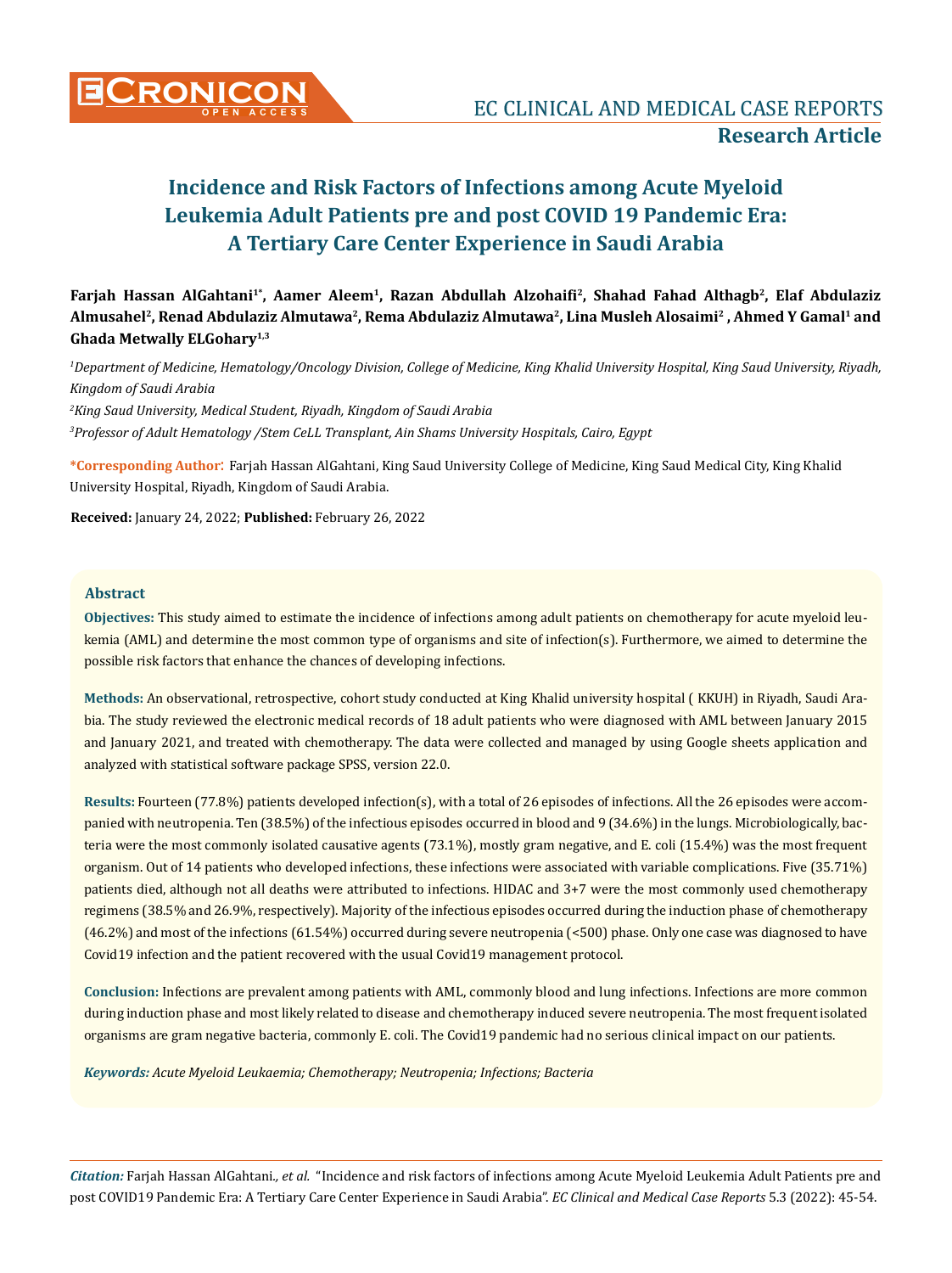46

#### **Abbreviation**

AML: Acute Myeloid Leukaemia; KKUH: King Khalid University Hospital

#### **Introduction**

Acute myeloid leukaemia (AML) is a cancer of blood and bone marrow [1]. It is the second most common type of leukaemia diagnosed in adults among Saudis as reported in Saudi Cancer Registry in 2015. Unfortunately, the prognosis of people with AML remains poor [2] with only 25% overall 5 years survival rates according to the National Cancer Institute (NCI). This is mostly attributed to the high rates of relapses and resistance to therapy [2]. In addition, the median age of a person diagnosed with AML is 68 years with many patients unable to tolerate intensive chemotherapy [3].

In AML, there is accumulation of immature cells in the bone marrow called myeloblasts or blast cells. That leads to a reduction in the number of normal blood cells and people with AML are likely to have anemia, easy bruising, bleeding, and infections [4]. Therefore, AML results in neutropenia, which makes them highly susceptible to infections, which may have a serious impact on outcome.

 Neutropenia is defined as an absolute neutrophil count (ANC) of less than 1000 cells/mL [5). And it is inversely related to the incidence and severity of infections [6]. Besides neutropenia, the use of cytotoxic anti-cancer chemotherapy increases the risk of acquiring infections [7] by suppressing the immune system [8], damaging the mucosal lining of gastrointestinal tract [9], and causing prolonged neutropenia [8]. Also, there are other risk factors which may further increase the risk for developing infections. These include, the presence of central venous lines [11], urinary catheters [12], and the use of some drugs such as corticosteroids [11].

The most common type of organism responsible for infections are bacteria but the pattern of bacterial infections has been fluctuating over the past decades [13]. Knowing the type of infections that AML patients are susceptible to, and identifying the contributing risk factors, will help in providing appropriate treatment tailored to the locally prevalent pathogens, as well as preventing complications. In this retrospective study we reported the incidence of infections among adult patients who received chemotherapy for AML between Jan 2015 – Jan 2020 at King Khalid University Hospital (KKUH) in Riyadh, Saudi Arabia. In addition, we also determined the characteristics of these infections and the risk factors associated with infections among this population.

#### **Methods**

This is an analytical, observational, retrospective, cohort study, that was conducted in the oncology and haematology department in KKUH, Riyadh, Saudi Arabia. Data collection was carried out from September 2020 to February 2021. The study enrolled all patients who were diagnosed to have AML between January 2015 to January 2021 and treated with chemotherapy. There were a total of 18 patients which included 9 male and 9 females, above the age of 15 years (mean 51). Patients with incomplete medical records or who had a condition that might interfere with the study's results, were excluded.

Ethical approval for the study was granted by the institutional review board (IRB) of the KKUH. (No. E-20-5453). The participant's anonymity was assured and maintained. Moreover, only the information related to the study was obtained and used.

Patients' information was collected from their electronic medical records. With the use of Google sheets application, the collected data were entered and organized. Data about demographic information, year of diagnosis, type of AML, chemotherapy protocol, phase of treatment and factors thought to contribute to acquiring infections, were recorded. For each phase of chemotherapy, the incidence of fever and infection(s) was documented. For every episode of infection, information about the symptoms, site of infection, causative organism(s), treatment used, presence of complications, and outcome was also obtained.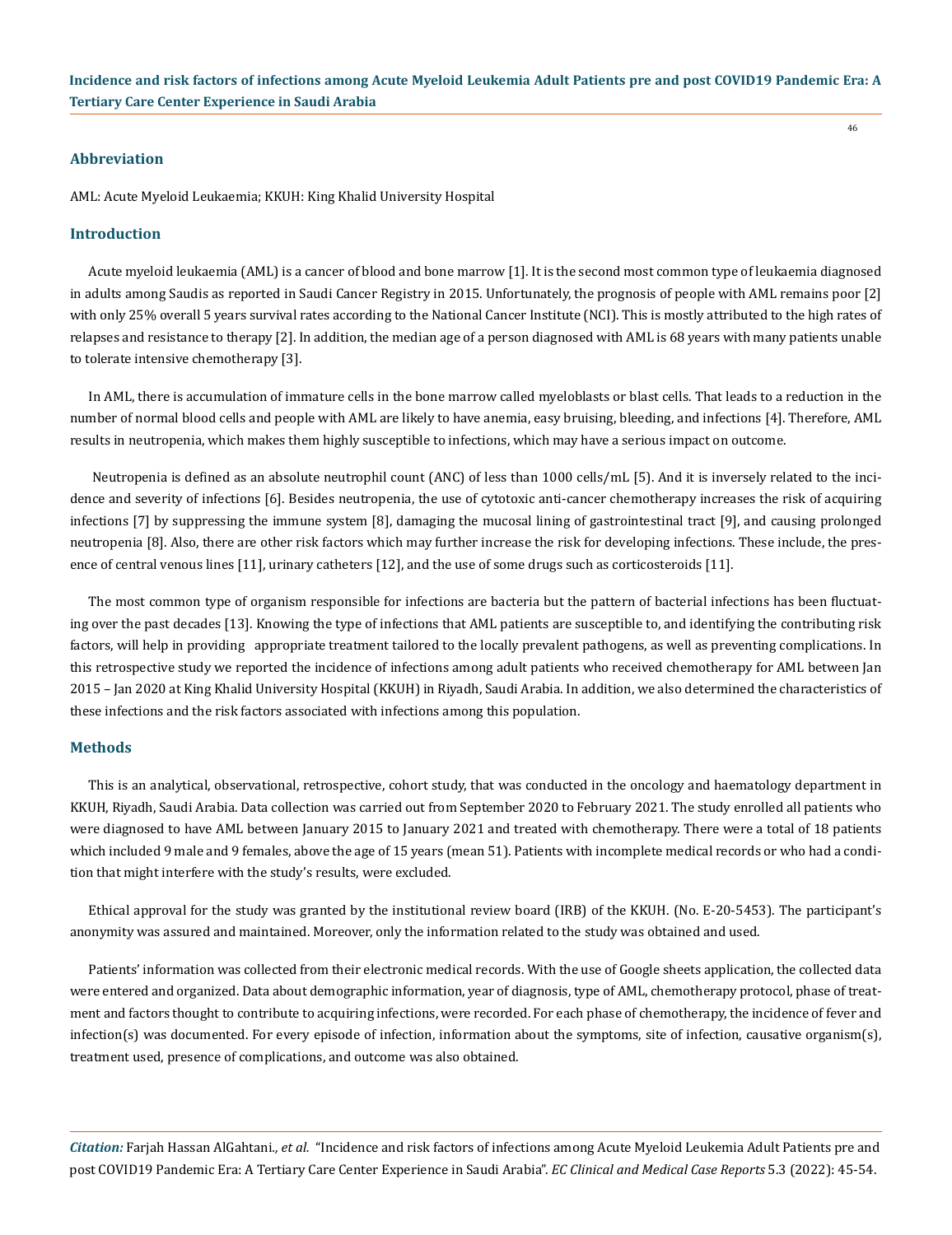47

The data were analyzed by using statistical software package SPSS, version 22.0. Descriptive analysis that were conducted on quantitative variables are the mean ± standard deviation, while frequencies and percentages were used to describe the categorical variables. The statistical significance and the precision of results were not calculated since the obtained sample size (n=18) was small.

## **Results**

Eighteen adult patients on chemotherapy for AML were included in this study. Table 1 presents the baseline characteristics of the participants, the mean age was 51 years and 50% of them were male, 72.2% were married, and 66.7% were nonsmokers.

| <b>Characteristics</b>     |                | $N = 18$       |
|----------------------------|----------------|----------------|
| Age [mean $\pm$ std]       |                | $51 \pm 17.14$ |
| Gender $[n, (\%)]$         | Male           | 9(50)          |
|                            | Female         | 9(50)          |
| Nationality [n, (%)]       | Saudi          | 13 (72.2)      |
|                            | Non-Saudi      | 5(27.2)        |
| Marital status $[n, (\%)]$ | Single         | 4(22.2)        |
|                            | Married        | 13 (72.2)      |
|                            | 0ther          | 1(5.6)         |
| Smoking $[n, (%)]$         | <b>Yes</b>     | 6(33.3)        |
|                            | N <sub>0</sub> | 12 (66.7)      |

*Table 1: Sociodemographic Characteristics of study subjects (n = 18).*

Table 2 shows the distribution of incidence of infections among the patients. Fourteen of them developed infections (77.8%), with a total of 26 episodes of infections. Eight patients (44.44 %) had an infection once, while 6 patients (33.34 %) developed multiple infections at different times.

| <b>Item</b>      | No(%)     |
|------------------|-----------|
| No infection     | 4 (22.22) |
| Infected once    | 8 (44.44) |
| Infected twice   | 1(5.56)   |
| Infected 3 times | 4 (22.22) |
| Infected 4 times | 1(5.56)   |

*Table 2: Distribution of incidence of Infection (n = 18).*

Table 3 shows the comparison of characteristics between patients who developed an infection with the patients who didn't get an infection. Patients with and without an infection were similar in that most of them did not have a chronic disease (50%, 50%), were non-smoker (64.3%, 75%), had a PICC line (42.9%, 50%), and did not have a urinary catheter (64.3%, 75%), respectively. Furthermore, the mean age of patients with infections was 51 and for patients without infections was 52, which was similar. Some of the patients who developed an infection were diagnosed with AML with myelodysplasia-related changes (21.4%) while majority of patients who didn't get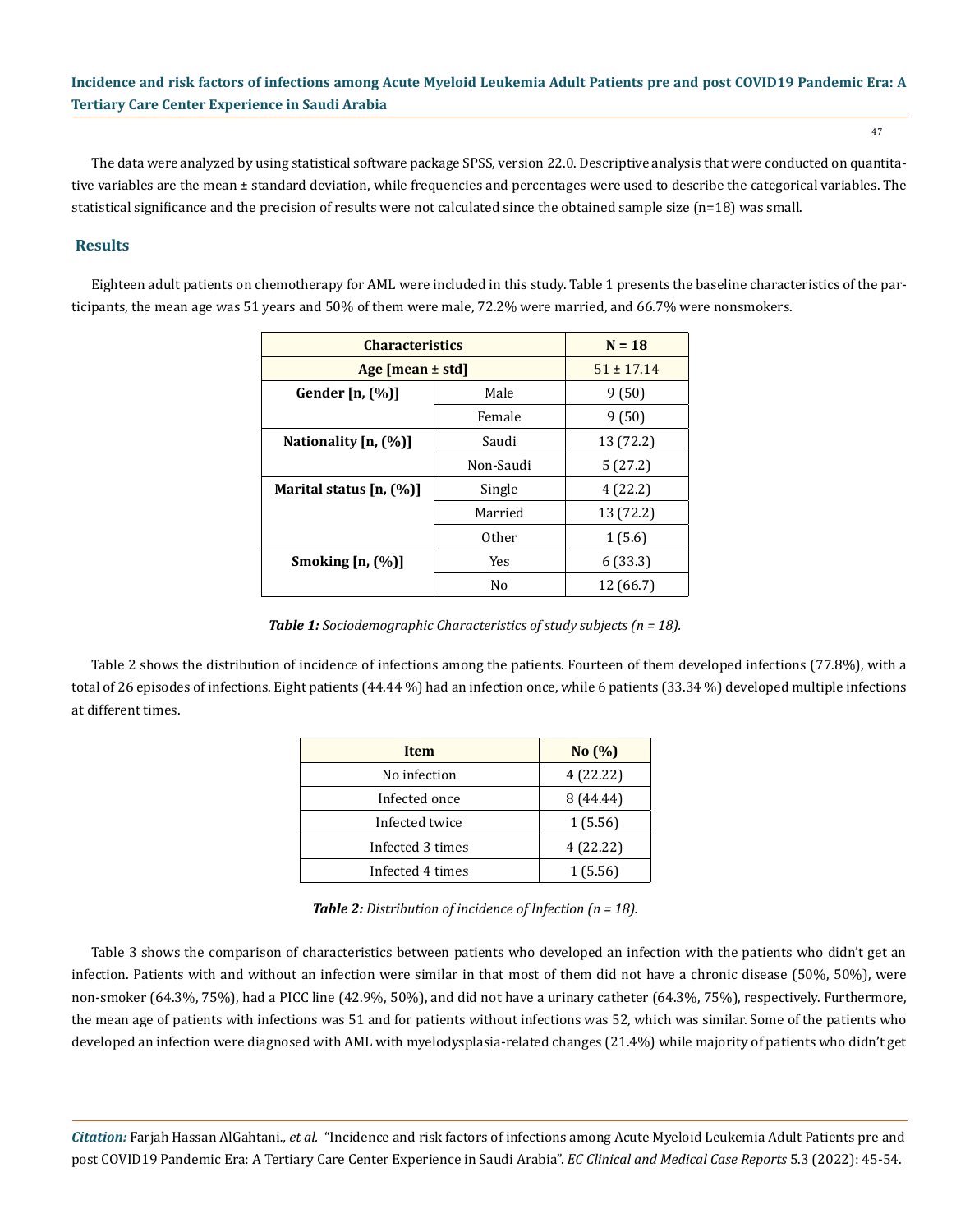an infection were diagnosed with AML type M2 (50%). Also, there were differences in the type of transfusion they received, 50% of those with infections had PRBC, FFP and platelet transfusions, while 50% of those without infection only received FFP. Furthermore, 5 patients died and deaths occurred only among patients who developed infections (35.7%), although not all the deaths were caused by infections.

|                            | <b>Characteristics</b>              | Who developed infection | Who did not develop                                                                 |
|----------------------------|-------------------------------------|-------------------------|-------------------------------------------------------------------------------------|
|                            |                                     | $(n=14)$                | infection $(n=4)$                                                                   |
|                            | Age [mean $\pm$ std]                | $51 \pm 17.5$           | $52 \pm 18.2$                                                                       |
| Gender [n, (%)]            | Male                                | 7(50)                   | 2(50)                                                                               |
|                            | Female                              | 7(50)                   | 2(50)                                                                               |
| Marital status [n, (%)]    | Single                              | 4(28.6)                 | 0(0)                                                                                |
|                            | Married                             | 10 (71.4)               | 3(75)                                                                               |
|                            | Other                               | 0(0)                    | 1(25)                                                                               |
| Nationality [n, (%)]       | Non-Saudi                           | 4(28.6)                 | 1(25)                                                                               |
|                            | Saudi                               | 10 (71.4)               | 3(75)                                                                               |
| AML [n, (%)]               | M <sub>0</sub>                      | $\mathbf{1}$<br>(7.14)  | 0(0)                                                                                |
|                            | M1                                  | 2(14.3)                 | 0(0)                                                                                |
|                            | M <sub>2</sub>                      | 2(14.3)                 | 2(50)                                                                               |
|                            | M <sub>3</sub>                      | 1(7.14)                 | 0(0)                                                                                |
|                            | M4                                  | 1(7.14)                 | 0(0)                                                                                |
|                            | M <sub>5</sub>                      | 2(14.3)                 | 0(0)                                                                                |
|                            | Acute monocytic leukemia            |                         |                                                                                     |
|                            | (Post Hodgkin lymphoma) therapy     |                         |                                                                                     |
|                            | related AML                         |                         |                                                                                     |
|                            | AML+MRC (Myelodysplastc related     | 3(21.4)                 | 0(0)                                                                                |
|                            | changes)                            |                         | 0(0)<br>1(25)<br>0(0)<br>1(7.14)<br>1(7.14)<br>1(25)                                |
|                            | Others                              |                         |                                                                                     |
| <b>Chronic diseases</b>    | None                                | 7(50)                   | 2(50)                                                                               |
|                            | <b>HTN</b>                          | 1(7.14)                 | 0(0)                                                                                |
| [n, (%)]                   | DM                                  | 0(0)                    |                                                                                     |
|                            | DLP                                 | 1(7.14)                 |                                                                                     |
|                            | <b>CKD</b>                          | 2 (14.29)               | 1(25)<br>0(0)<br>0(0)<br>1(25)<br>3(75)<br>1(25)<br>1(25)<br>1(25)<br>2(50)<br>0(0) |
|                            | More than one disease (HTN, DM, DLP | 3(21.43)                |                                                                                     |
|                            | or CKD)                             |                         |                                                                                     |
| Smoking [n, (%)]           | $\rm No$                            | 9 (64.29)               |                                                                                     |
|                            | Yes                                 | 5(35.71)                |                                                                                     |
| <b>Central venous line</b> | None                                | 1(7.14)                 |                                                                                     |
|                            | Hickman line                        | 5(35.71)                |                                                                                     |
| [n, (%)]                   | Picc line                           | 6(42.86)                |                                                                                     |
|                            | Tunneled double subclavian          | 1(7.14)                 |                                                                                     |
|                            | Hickman+ Picc line                  | 1(7.14)                 | 0(0)                                                                                |

*Citation:* Farjah Hassan AlGahtani*., et al.* "Incidence and risk factors of infections among Acute Myeloid Leukemia Adult Patients pre and post COVID19 Pandemic Era: A Tertiary Care Center Experience in Saudi Arabia". *EC Clinical and Medical Case Reports* 5.3 (2022): 45-54.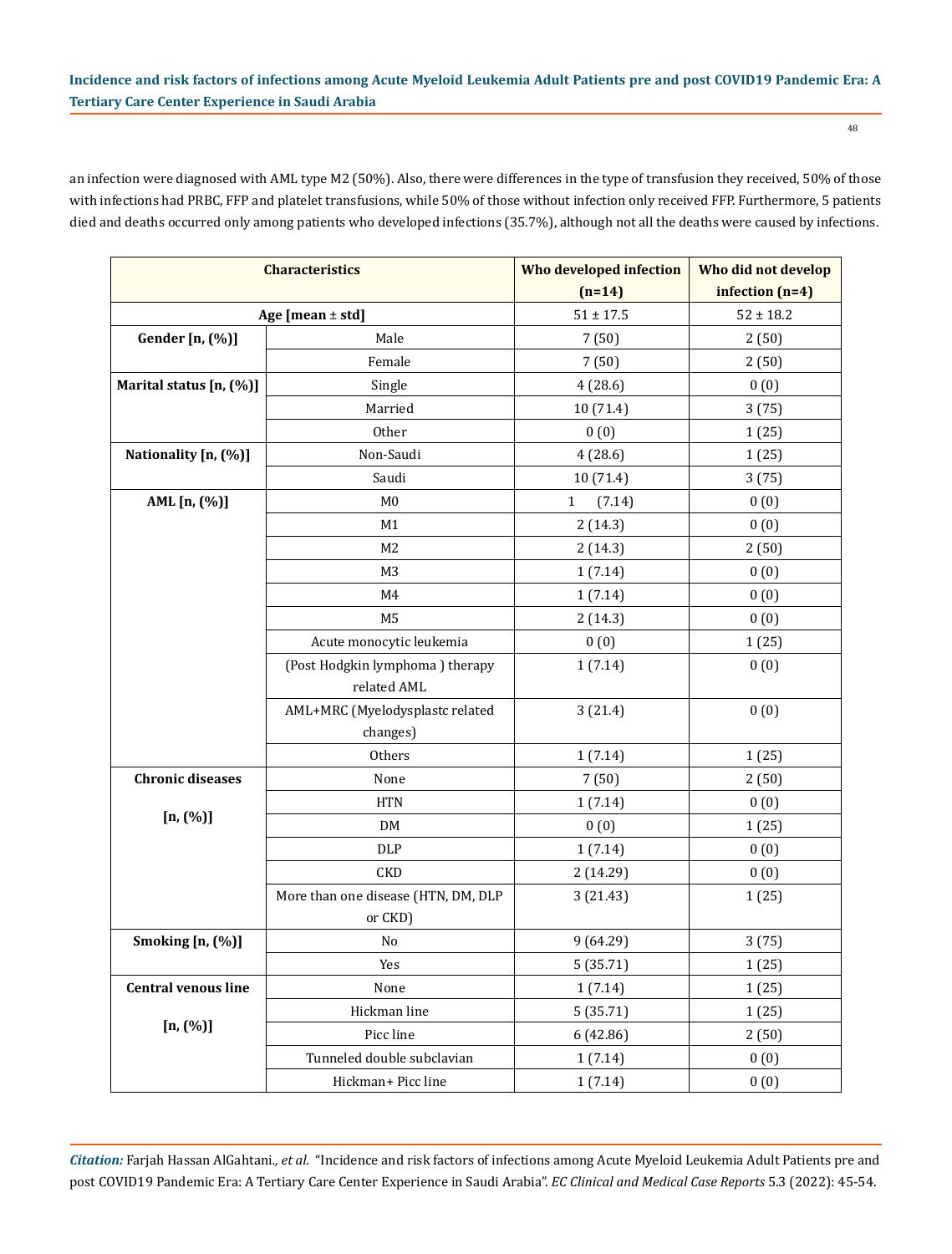| <b>Blood products</b> | Not known                             | 4(28.57) | 1(25)  |
|-----------------------|---------------------------------------|----------|--------|
|                       | <b>FFP</b>                            | 1(7.14)  | 2(50)  |
| [n, (%)]              | <b>PLT</b>                            | 0(0)     | 0(0)   |
|                       | PRBCs                                 | 2(14.29) | 1(25)  |
|                       | More than one type include (FFP, PLT, | 7(50)    | 0(0)   |
|                       | PRBCs)                                |          |        |
| Urinary catheter      | No                                    | 9(64.29) | 3(75)  |
| $[n, (\%)]$           | Yes                                   | 5(35.71) | 1(25)  |
| Death $[n, (\%)]$     | No                                    | 9(64.3)  | 4(100) |
|                       | Yes                                   | 5(35.71) | 0(0)   |

*Table 3: Comparison of characteristics between patients who developed an infection (n = 14) and those who didn't get an infection (n = 4).*

Table 4 shows the clinical profile of the infections among adult patients on chemotherapy for AML. The most common observed affected site for infections was blood (38.5%), followed by lungs (34.6%). The most common cause of infections were bacteria (73.1%), and E-coli was the most frequent organism (15.4%). The patients were receiving different chemotherapeutic protocols and HIDAC (38.5%) and 3+7 (26.9) were the most commonly used regimens. It was very notable that the majority of the infectious episodes occurred during the induction phase of chemotherapy (46.2%). Nineteen of the infectious episodes were accompanied by fever (73.1%). All the infectious episodes were associated with some degree of neutropenia; while most of the infections occurred (61.54%) during severe neutropenia of less than 500 cell/mL. Out of the 26 infectious episodes, there were 14 cases of complete recovery (53.8%) and eight cases failed to recover (30.8%). In 12 episodes of infection the length of hospitalization was less than 30 days (46.15%). Fifteen episodes were not associated with any complication (42.3%), but in the remaining eight episodes patients developed different complications, including typhlitis (11.5%) and respiratory arrest (11.5%).

|                          | <b>Parameter</b>         | <b>Number</b> | $\%$  |
|--------------------------|--------------------------|---------------|-------|
| <b>Site of infection</b> | Lungs                    | 9             | 34.6  |
|                          | <b>Blood</b>             | 10            | 38.5  |
|                          | Heart                    | $\mathbf{1}$  | 3.8   |
|                          | Skin                     | 3             | 11.5  |
|                          | Eyes                     | $\mathbf{1}$  | 3.8   |
|                          | GI - stool               | 1             | 3.8   |
|                          | Blood and skin           | 1             | 3.8   |
| Type of infection        | unspecified              | 2             | 7.69  |
|                          | Bacterial                | 19            | 73.1  |
|                          | Fungal                   | .5            | 19.22 |
| Chemotherapeutic         | $7 + 3$                  | 7             | 26.9  |
| protocol                 | $2 + 5$                  | 5             | 19.2  |
|                          | FLAG                     | 1             | 3.8   |
|                          | <b>VPCY</b>              | 1             | 3.8   |
|                          | Velcade and venetoclax   | 1             | 3.8   |
|                          | azacitidine              | 4             | 15.4  |
|                          | <b>HIDAC</b>             | 10            | 38.5  |
|                          | azacitidine + venetoclax | 1             | 3.8   |

*Citation:* Farjah Hassan AlGahtani*., et al.* "Incidence and risk factors of infections among Acute Myeloid Leukemia Adult Patients pre and post COVID19 Pandemic Era: A Tertiary Care Center Experience in Saudi Arabia". *EC Clinical and Medical Case Reports* 5.3 (2022): 45-54.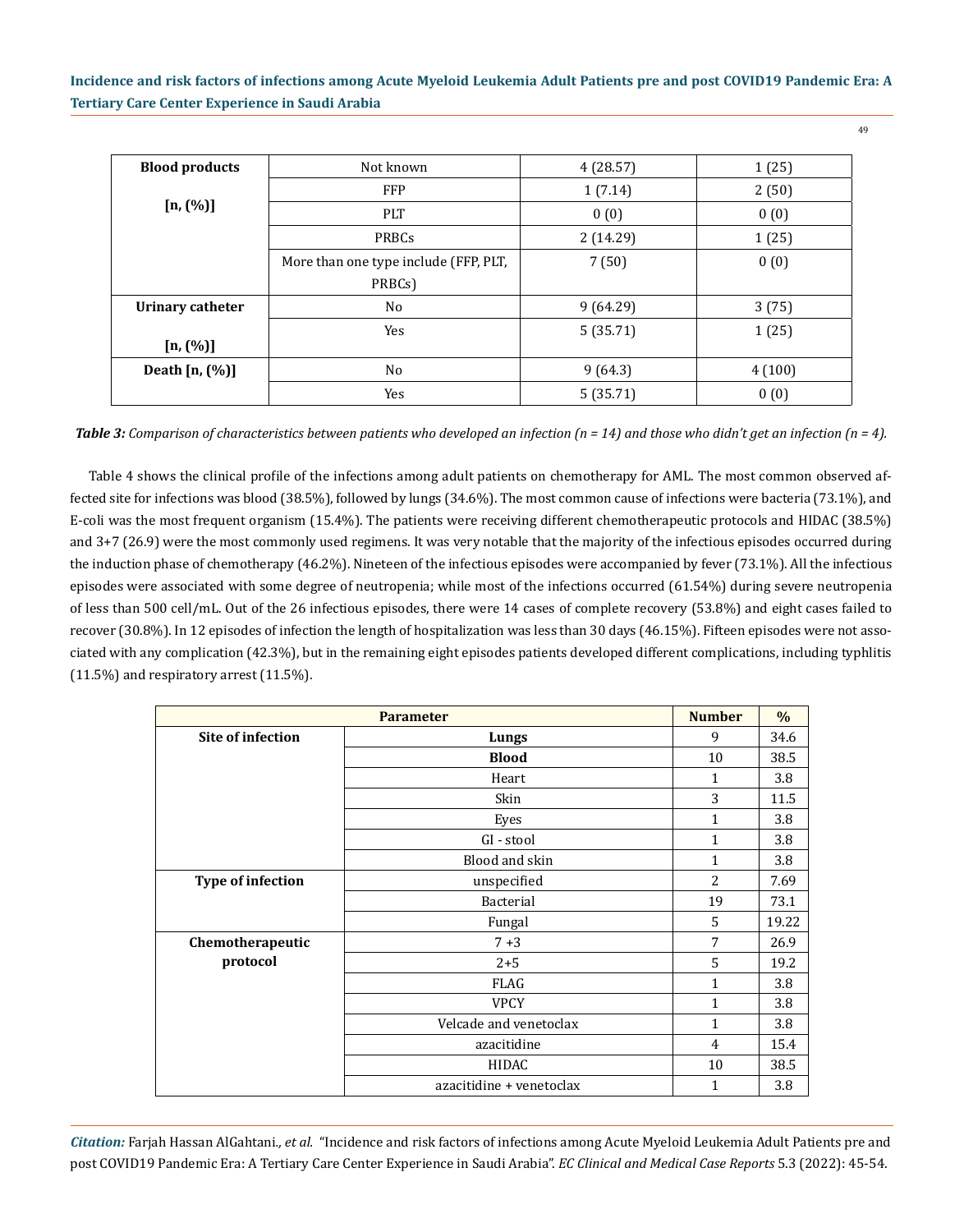50

| <b>Phase</b>               | Not-specified                                 | 5              | 19.2         |
|----------------------------|-----------------------------------------------|----------------|--------------|
|                            | Induction                                     | 12             | 46.2         |
|                            | consolidation #1                              | 5              | 19.2         |
|                            | consolidation #2                              | $\overline{2}$ | 7.7          |
|                            | consolidation #3                              | $\overline{2}$ | 7.7          |
| <b>WBCs</b>                | below $1.0 \times 10^9/L$                     | 12             | 46.2         |
|                            | $1 - 2.5$                                     | 3              | 11.5         |
|                            | $2.5 - 4.5$                                   | 3              | 11.5         |
|                            | <b>Over 4.5</b>                               | 8              | 30.8         |
| <b>RBCs</b>                | 2-3 X 10 <sup>6</sup> /mcL                    | 14             | 53.8         |
|                            | $3 - 4.2$                                     | 12             | 46.2         |
| Hb                         | below 6 g/dL                                  | 1              | 3.8          |
|                            | $6 - 9$                                       | 17             | 65.4         |
|                            | $9 - 12$                                      | 8              | 30.8         |
| <b>Platelets</b>           | below 50 X 10 <sup>9</sup> / L                | 19             | 73.1         |
|                            | 50-150                                        | 5              | 19.2         |
|                            | 150-250                                       | $\overline{2}$ | 7.7          |
| <b>Neutrophils</b>         | below 500 cell/mL                             | 16             | 61.54        |
|                            | $500 - 1000$                                  | 7              | 26.92        |
|                            | $1000 - 1500$                                 | 3              | 11.54        |
|                            | above 1500                                    | $\theta$       | $\mathbf{0}$ |
| <b>Presence of fever</b>   | No                                            | $\overline{7}$ | 26.9         |
|                            | Yes                                           | 19             | 73.1         |
| <b>Underlying organism</b> | unknown                                       | $\overline{2}$ | 7.7          |
|                            | E.Coli                                        | 4              | 15.4         |
|                            | Klebsiella pneumoniae                         | 3              | 11.54        |
|                            | Pseudomonas aeruginosa                        | $\overline{2}$ | 7.7          |
|                            | stenotrophomonas maltophilia & Pseudomonas    | $\mathbf{1}$   | 3.8          |
|                            | aeruginosa                                    |                |              |
|                            | H.Influenza                                   | 1              | 3.8          |
|                            | enterobacter cloacae                          | $\mathbf{1}$   | 3.8          |
|                            | Clostridium difficile                         | $\overline{2}$ | 7.7          |
|                            |                                               |                |              |
|                            | methicillin-susceptible Staphylococcus aureus | $\mathbf{1}$   | 3.8          |
|                            | Streptococcus mitis                           | $\mathbf 1$    | 3.8          |
|                            | staphylococcus epidermidis                    | $\mathbf{1}$   | 3.8          |
|                            | Streptococcus parasanguinis                   | $\mathbf{1}$   | 3.8          |
|                            | Granulicatella adiacens                       | $\mathbf{1}$   | 3.8          |
|                            | candida species                               | 3              | 11.54        |
|                            | aspergillus                                   | $\overline{2}$ | 7.7          |
| Remission                  | Didn't recover from infection                 | $\, 8$         | 30.8         |
|                            | Recovered from infection                      | 14             | 53.8         |
|                            | Empty cell- file is closed                    | $\overline{4}$ | 15.4         |
| Complications              | None                                          | 11             | 42.3         |
|                            | GI bleeding                                   | $\mathbf{1}$   | 3.8          |
|                            | lip necrosis                                  | 1              | 3.8          |
|                            | chest wall abscess                            | 1              | 3.8          |
|                            | typhlitis                                     | 3              | 11.5         |
|                            | Respiratory arrest                            | 3              | 11.5         |
|                            | unknown - empty                               | 6              | 23.1         |
|                            |                                               |                |              |

*Table 4: Clinical profile of patients and details of infections among adult patients with acute myeloid leukemia (n=26 infections).*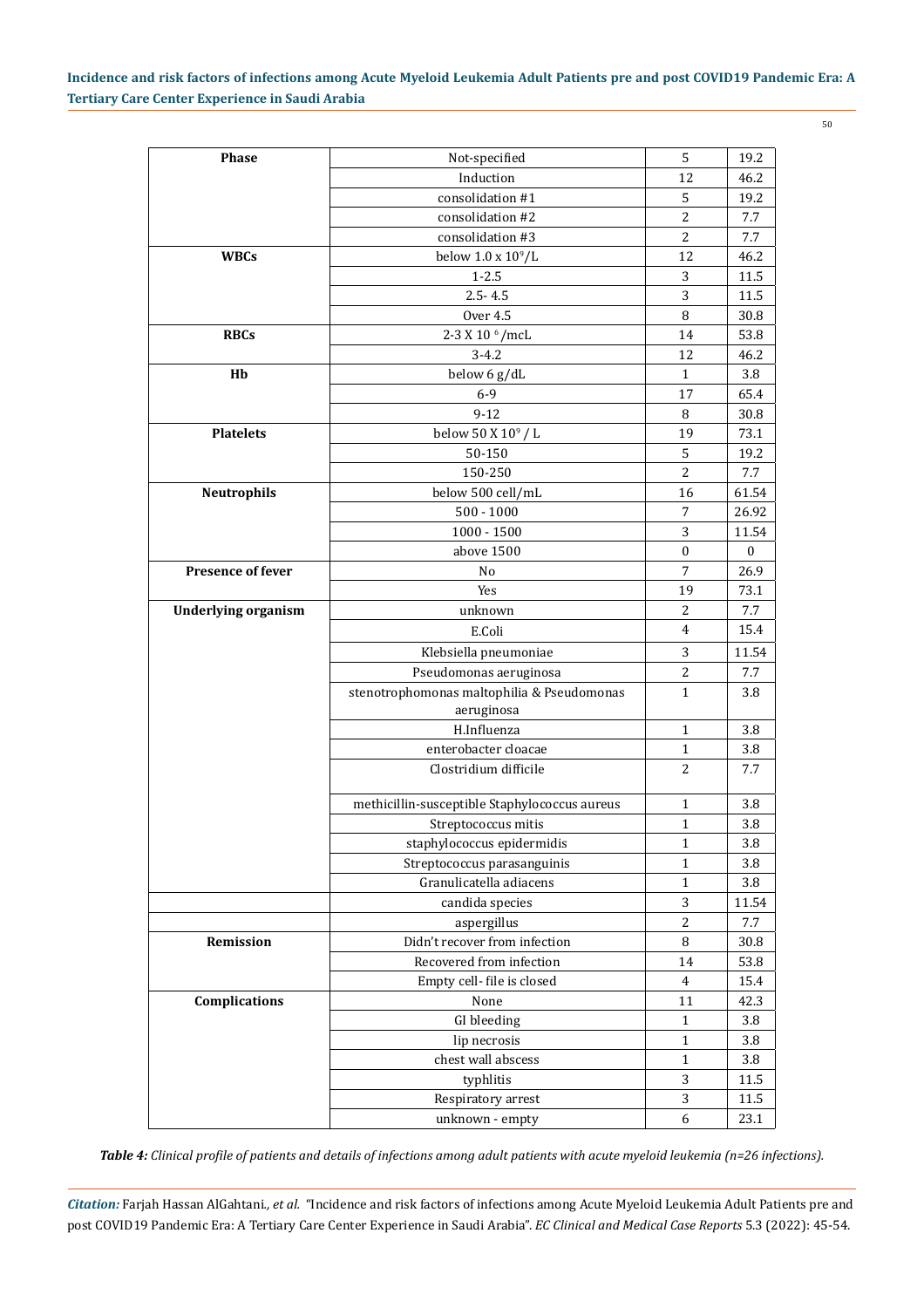Only one patient contacted Covid19 infection and the patient recovered with the usual Covid19 management protocol.

#### **Discussion**

PPatients with AML have a high likelihood of developing infections [14] due to neutropenia and an immunosuppressed state caused by chemotherapy and the disease itself. They have an increased morbidity and mortality due to the neutropenic infectious complications [15]. Therefore, prevention and early management of infections is crucial to improve the patients' outcome.

This retrospective cohort study evaluated the incidence of infections among adult patients who received chemotherapy for AML by studying all infectious episodes in each patient. We found that 14 of our 18 patients (77.8%) had 26 episodes of infections accompanied by neutropenia, and most of these infections were bacterial (73.1%). The infectious episodes were frequent during the induction phase of the therapy (46.2%).

There has been a continuous shift in the most common type of infections in AML patients with neutropenia. In the early 1950s and 1960s, staphylococcus aureus was the most frequently isolated bacterium [16]. With the introduction of beta-lactamase resistant penicillins, gram-negative bacilli became the predominant organisms [13]. Since the 1980s, several studies have demonstrated a shift in the etiology from a predominance of gram-negative bacilli to gram-positive cocci [13]. However, a study done in Saudi Arabia on the epidemiology and source of infections in febrile neutropenia patients, showed an equal ratio of gram positive and gram negative bacteria in the positive blood cultures [17].

We found that the most frequently isolated organisms were gram negative bacteria, in particular E. coli followed by klebsiella pneumoniae and pseudomonas aeruginosa. Our findings were in concordance with many other studies that showed gram negative bacteria, mainly E. coli as one the most commonly isolated organisms in AML patients [18]. And this might confirm the fact that gram negative bacteria are becoming more resistant and prevalent as highlighted in recent studies [19].

Other gram negative bacteria we found include Stenotrophomonas maltophilia, Enterobacter cloacae and Haemophilus influenzae, each one isolated once (3.8%).

Gram positive bacteria, however, were less common in our cohort, which corresponds with the recent papers that showed decline in the rate of gram positive bacterial infections among AML patients. For example, a study conducted in 2015 reported that gram positive bacteria represented 19% of isolated microorganisms versus Gram negative that accounted for 81% of total isolates [18]. Coagulase negative staphylococcus has been documented as the most common gram positive bacteria in the majority of previous studies [20]. However, our study showed Clostridium difficile (7.7%) to be the commonest gram positive bacterium, while all of the remaining bacteria occurred once only and include granulicatella adiacens, methicillin-susceptible staphylococcus aureus, staphylococcus epidermidis, streptococcus mitis, and streptococcus parasanguinis.

We also found that candida (11.54%) species were predominantly responsible for fungal infections followed by aspergillus (7.7%). However, fungal infections in general were less frequent among our patients (19.23%) as in some previous studies; for example, 11% of infections were fungal in origin in a study [21], while no fungal infection was found in another study [8]. One investigator noticed that fungal infections occurred in patients with prolonged neutropenia and who received protracted courses of antibiotics [22].

The blood (38.5%) and lungs (34.6%) were the most common sites of infection, which is similar to the observations in other studies [10]. However, some studies found gastrointestinal tract to be the most common sites of infections [23].

It is known that neutropenia [13] and chemotherapy [7], especially the induction phase [24], contribute to severe immune suppression and high rates of infections. And this was also seen in our study. Interestingly, one of our observation was association of infection with the

*Citation:* Farjah Hassan AlGahtani*., et al.* "Incidence and risk factors of infections among Acute Myeloid Leukemia Adult Patients pre and post COVID19 Pandemic Era: A Tertiary Care Center Experience in Saudi Arabia". *EC Clinical and Medical Case Reports* 5.3 (2022): 45-54.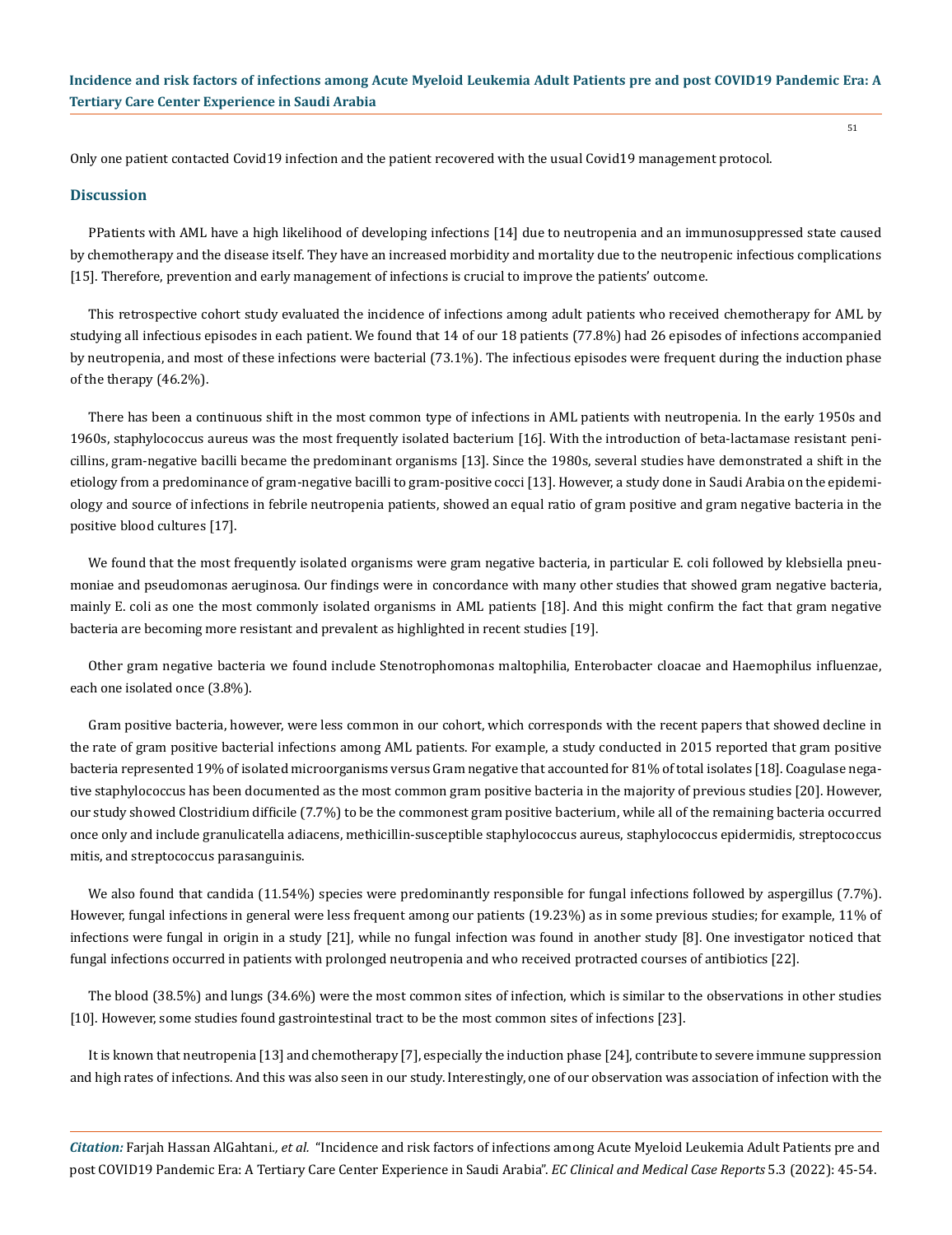52

type of AML. More patients who developed an infection were diagnosed with AML with myelodysplasia-related changes (21.4%), while the patients who didn't get an infection were diagnosed with AML type M2 (50%). This finding is likely by chance and the small sample size does not allow us to associate likelihood of infections with the type of AML.

It is also known that prompt initiation of empirical antibiotics in febrile neutropenia is crucial in the management of AML patients [13]. Nevertheless, infections are still a major cause of poor outcomes in AML patients. In our cohort, 5 deaths occurred, all of them in patients who developed infections, although not all of the deaths were attributed to infections. Similarly, a study found that infections were responsible for 35 (87.5%) out of 40 deaths in 327 AML patients on chemotherapy [18], which highlights the role of infections in AML mortality and outcome.

## **Conclusion**

Infections are prevalent among patients with AML commonly blood and lung infections chemotherapy induced neutropenia and neutrophilic dysfunction . Most frequently isolated organisms are gram negative bacteria, predominantly E. coli. These infections can lead to unfortunate outcomes as expected in many other centers. The Covid19 pandemic had no serious clinical impact on our patients.

#### **Strength**

The study targets AML which is an important disease entity, particularly in Saudi Arabia where it is considered a public health problem [25] for the burden it puts on the healthcare system. Besides, our center showed a good control for COVID19 spreading among our patients due to our firm COVID19 protocols and infection control measures implemented since the start of the pandemic.

#### **Limitations and Recommendations**

Our study was retrospective in nature and the sample size was small and not enough to draw firm conclusions whether or not the risk of infection varied between different types of AML. As there was only one patient affected with COVID19, it was not possible to study the effect of COVID19.

 We recommend doing a multicenter study in Saudi Arabia, with larger numbers of patients to study the impact of infections on the outcome of AML.

#### **Acknowledgement**

We extend our sincere appreciation for Researchers supporting Program at King Saud University ,Riyadh,Saudi Arabia.

## **Bibliography**

- 1. [Adult Acute Myeloid Leukemia Treatment \(PDQ®\)–Patient Version National Cancer Institute \(2020\).](https://www.cancer.gov/types/leukemia/patient/adult-aml-treatment-pdq)
- 2. [Unmet Clinical Needs and Economic Burden of Disease in the Treatment Landscape of Acute Myeloid Leukemia \(2020\).](https://pubmed.ncbi.nlm.nih.gov/30132678/)
- 3. Acute Myeloid Leukemia: Survival Rates and Outlook (2020).
- 4. [Leukemia Acute Myeloid AML: Introduction | Cancer.Net \(2020\).](https://www.cancer.net/cancer-types/leukemia-acute-myeloid-aml/introduction)
- 5. [Febrile Neutropenia in Acute Myeloid Leukemia \(AML\) \(2020\).](https://www.ncbi.nlm.nih.gov/pmc/articles/PMC6951355/)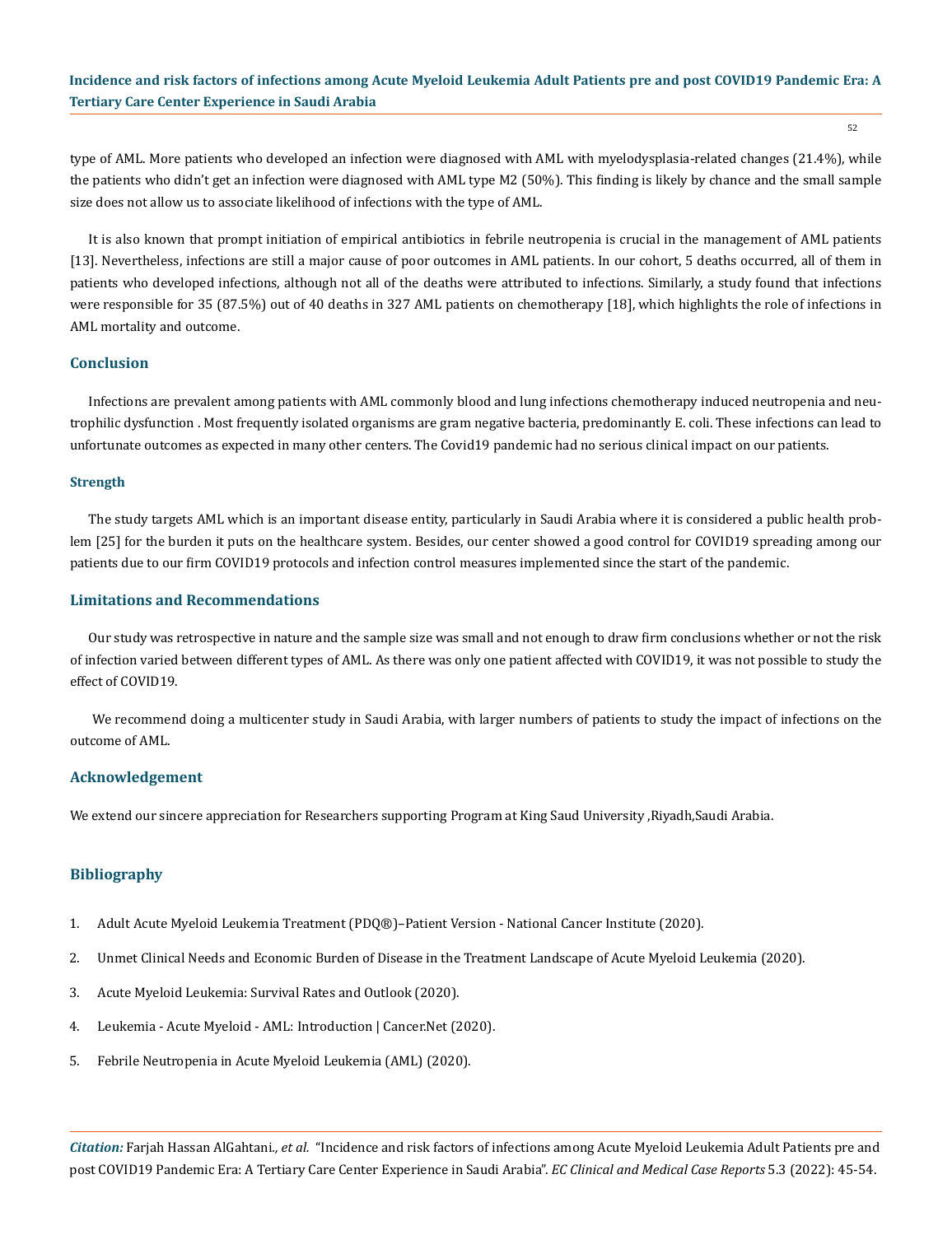- 6. Bodey GP., *et al*[. "Quantitative Relationships Between Circulating Leukocytes and Infection in Patients With Acute Leukemia".](https://pubmed.ncbi.nlm.nih.gov/5216294/) *Annals [of Internal Medicine](https://pubmed.ncbi.nlm.nih.gov/5216294/)* 64 (1996): 328-340.
- 7. Akpek G., *et al*[. "Use of oral mucosal neutrophil counts to detect the onset and resolution of profound neutropenia following high-dose](https://pubmed.ncbi.nlm.nih.gov/12508262/)  myelosuppressive chemotherapy". *[American Journal of Hematology](https://pubmed.ncbi.nlm.nih.gov/12508262/)* 72.1 (2003): 13-19.
- 8. Louw V., *et al*[. "The antibiotic susceptibility of bacteria isolated from blood cultures during episodes of neutropenic fever in patients](https://www.researchgate.net/publication/254053358_The_antibiotic_susceptibility_of_bacteria_isolated_from_blood_cultures_during_episodes_of_neutropenic_fever_in_patients_with_acute_myeloid_leukaemia)  with acute myeloid leukaemia". *[The Southern African Journal of Epidemiology and Infection](https://www.researchgate.net/publication/254053358_The_antibiotic_susceptibility_of_bacteria_isolated_from_blood_cultures_during_episodes_of_neutropenic_fever_in_patients_with_acute_myeloid_leukaemia)* 25.2 (2010): 9-11.
- 9. Gedik H., *et al*[. "Bloodstream infections in patients with hematological malignancies: Which is more fatal Cancer or resistant patho](https://www.ncbi.nlm.nih.gov/pmc/articles/PMC4172031/)gens?" *[Therapeutics and Clinical Risk Management](https://www.ncbi.nlm.nih.gov/pmc/articles/PMC4172031/)* 10 (2014): 743-752.
- 10. Fanci R., *et al*[. "Nosocomial infections in acute leukemia: Comparison between younger and elderly patients".](https://pubmed.ncbi.nlm.nih.gov/18437846/) *New Microbiologica* 31.1 [\(2008\): 89-96.](https://pubmed.ncbi.nlm.nih.gov/18437846/)
- 11. [Biswal S and Godnaik C. "Incidence and management of infections in patients with acute leukemia following chemotherapy in general](https://www.ncbi.nlm.nih.gov/pmc/articles/PMC3634721/)  wards". *[Ecancer Medical Science](https://www.ncbi.nlm.nih.gov/pmc/articles/PMC3634721/)* 7.1 (2013): 1-17.
- 12. Wisplinghoff H., *et al*[. "Current Trends in the Epidemiology of Nosocomial Bloodstream Infections in Patients with Hematological](https://pubmed.ncbi.nlm.nih.gov/12715303/)  [Malignancies and Solid Neoplasms in Hospitals in the United States".](https://pubmed.ncbi.nlm.nih.gov/12715303/) *Clinical Infectious Diseases* 36.9 (2003): 1103-1110.
- 13. [Sharma A and Lokeshwar N. "Febrile neutropenia in haematological malignancies".](https://pubmed.ncbi.nlm.nih.gov/16519255/) *Journal of Postgraduate Medicine Medknow Publications* [51 \(2005\): 42.](https://pubmed.ncbi.nlm.nih.gov/16519255/)
- 14. Bow EJ., *et al*[. "A randomized, open-label, multicenter comparative study of the efficacy and safety of piperacillin-tazobactam and](https://www.semanticscholar.org/paper/A-randomized%2C-open-label%2C-multicenter-comparative-Bow-Rotstein/1b439275f85405e873bed698694ef049aef38cdf)  [cefepime for the empirical treatment of febrile neutropenic episodes in patients with hematologic malignancies".](https://www.semanticscholar.org/paper/A-randomized%2C-open-label%2C-multicenter-comparative-Bow-Rotstein/1b439275f85405e873bed698694ef049aef38cdf) *Clinical Infectious Diseases* [43.4 \(2006\): 447-459.](https://www.semanticscholar.org/paper/A-randomized%2C-open-label%2C-multicenter-comparative-Bow-Rotstein/1b439275f85405e873bed698694ef049aef38cdf)
- 15. Donowitz G., *et al*[. "Infections in the Neutropenic Patient- New Views of an Old Problem".](https://pubmed.ncbi.nlm.nih.gov/11722981/) *Hematology* 1 (2001): 113-139.
- 16. Hersh EM., *et al*[. "Causes of Death in Acute Leukemia: A Ten-Year Study of 414 Patients From 1954-1963".](https://pubmed.ncbi.nlm.nih.gov/14304351/) *The Journal of the American [Medical Association](https://pubmed.ncbi.nlm.nih.gov/14304351/)* 193.2 (1965): 1059.
- 17. Al-Tawfiq J., *et al*[. "Epidemiology and source of infection in patients with febrile neutropenia: A ten-year longitudinal study".](https://www.researchgate.net/publication/329929889_Epidemiology_and_source_of_infection_in_patients_with_febrile_neutropenia_A_ten-year_longitudinal_study) *Journal [of Infection and Public Health](https://www.researchgate.net/publication/329929889_Epidemiology_and_source_of_infection_in_patients_with_febrile_neutropenia_A_ten-year_longitudinal_study)* 12.3 (2019): 364-366.
- 18. Parikh SK., *et al*[. "Clinical and microbiological profile of infections during induction phase of acute myeloid leukemia".](https://pubmed.ncbi.nlm.nih.gov/30145547/) *Gulf Journal of [Oncology](https://pubmed.ncbi.nlm.nih.gov/30145547/)* (2018).
- 19. De Rosa FG., *et al*[. "Epidemiology of bloodstream infections in patients with acute myeloid leukemia undergoing levofloxacin prophy](https://pubmed.ncbi.nlm.nih.gov/24289496/)laxis". *[BMC Infectious Diseases](https://pubmed.ncbi.nlm.nih.gov/24289496/)* 13.1 (2013): 563.
- 20. Gil L., *et al*[. "Infectious Complication in 314 Patients after High-Dose Therapy and Autologous Hematopoietic Stem Cell Transplanta](https://pubmed.ncbi.nlm.nih.gov/17926001/)[tion: Risk Factors Analysis and Outcome".](https://pubmed.ncbi.nlm.nih.gov/17926001/) *Infection* 35.6 (2007): 421-427.
- 21. Gaytán-Martı́nez J., *et al*[. "Microbiological Findings in Febrile Neutropenia".](https://pubmed.ncbi.nlm.nih.gov/11068081/) *Archives of Medical Research* 31.4 (2000): 388-392.
- 22. Viscoli C., *et al*[. "Factors associated with bacteraemia in febrile, granulocytopenic cancer patients".](https://pubmed.ncbi.nlm.nih.gov/8018397/) *European Journal of Cancer* 30.4

*Citation:* Farjah Hassan AlGahtani*., et al.* "Incidence and risk factors of infections among Acute Myeloid Leukemia Adult Patients pre and post COVID19 Pandemic Era: A Tertiary Care Center Experience in Saudi Arabia". *EC Clinical and Medical Case Reports* 5.3 (2022): 45-54.